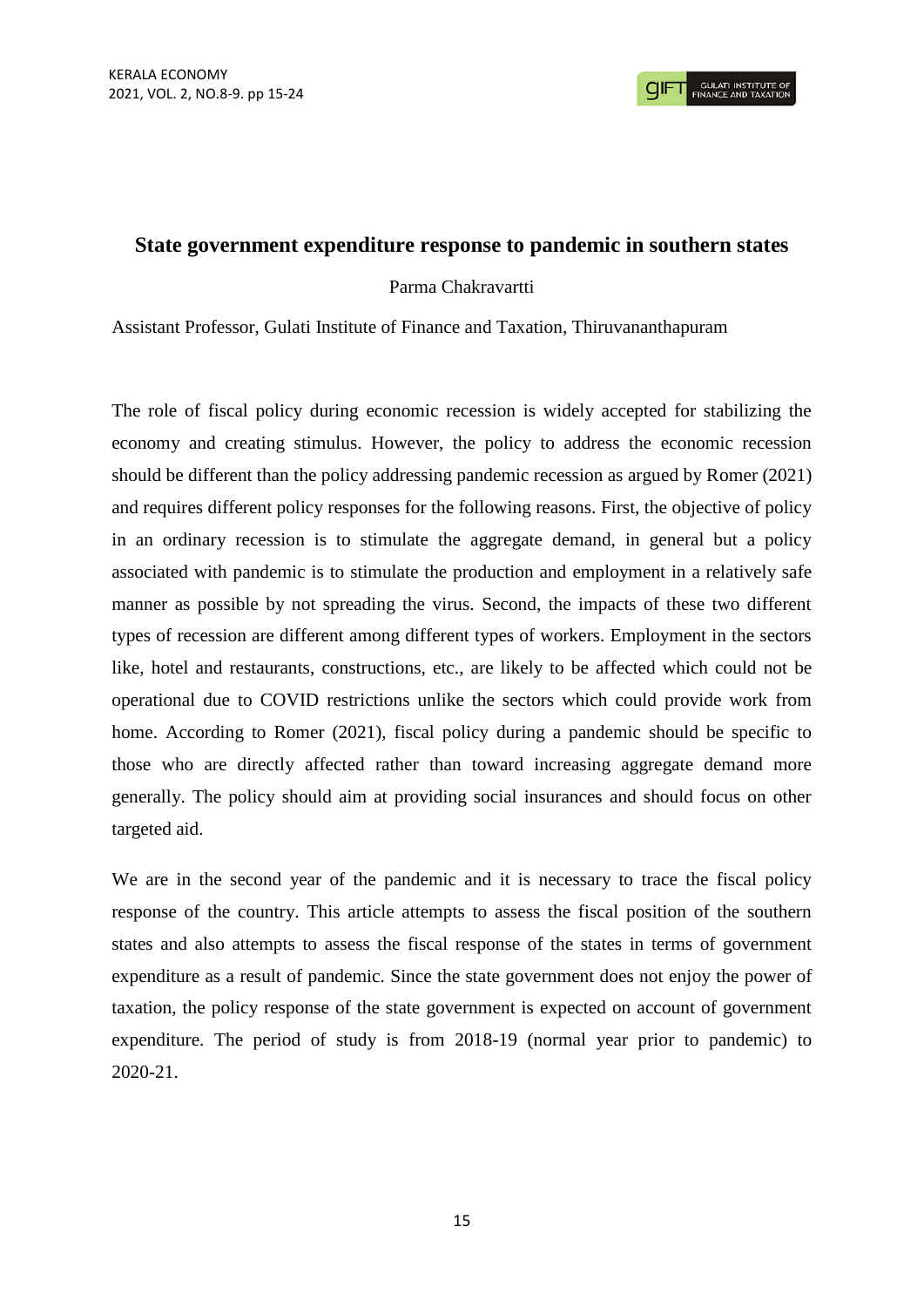## **Deficit position**

Revenue deficit (RD) which is the gap between revenue expenditure and receipts have experienced an increase in all the states. RD increased from 2.7 per cent of GSDP in 2019-20 to 3.6 per cent of GSDP in 2020-21 in Andhra Pradesh. In Tamil Nadu it increased from 1.6 percent during 2019-20 to 3.2 per cent of GSDP in 2020-21. In Kerala RD as per cent of GSDP increased from 1.7 per cent in 2019-20 to 2.8 per cent in 2020-21. In Telangana, it increased to 1.9 percent during 2020-21 from 0.4 per cent during 2019-20 and Karnataka also experienced a revenue deficit of 1 per cent of GSDP during 2020-21 from revenue surplus of 06 percent of GSDP during 2019-20.

Fiscal deficit (FD) as per cent of GSDP also increased following the pandemic but it is below the increased upper ceiling of 5 per cent of GSDP for 2020-21 for all the states except Andhra Pradesh. In 2020-21, FD as per cent of GSDP is highest in Andhra Pradesh (5.6 %), followed by Tamil Nadu (4.8 %), Telangana (4.7%), Kerala (4.6 %) and Karnataka (3.9 %).



**Figure 1: Fiscal Deficit as percentage of GSDP**

Source: Computed from State Accounts Report, Comptroller and Auditor General of India and various state budgets

The rise in fiscal deficit can be attributed to the rise in state government expenditure along with a fall in state's own tax revenue and non-tax revenue.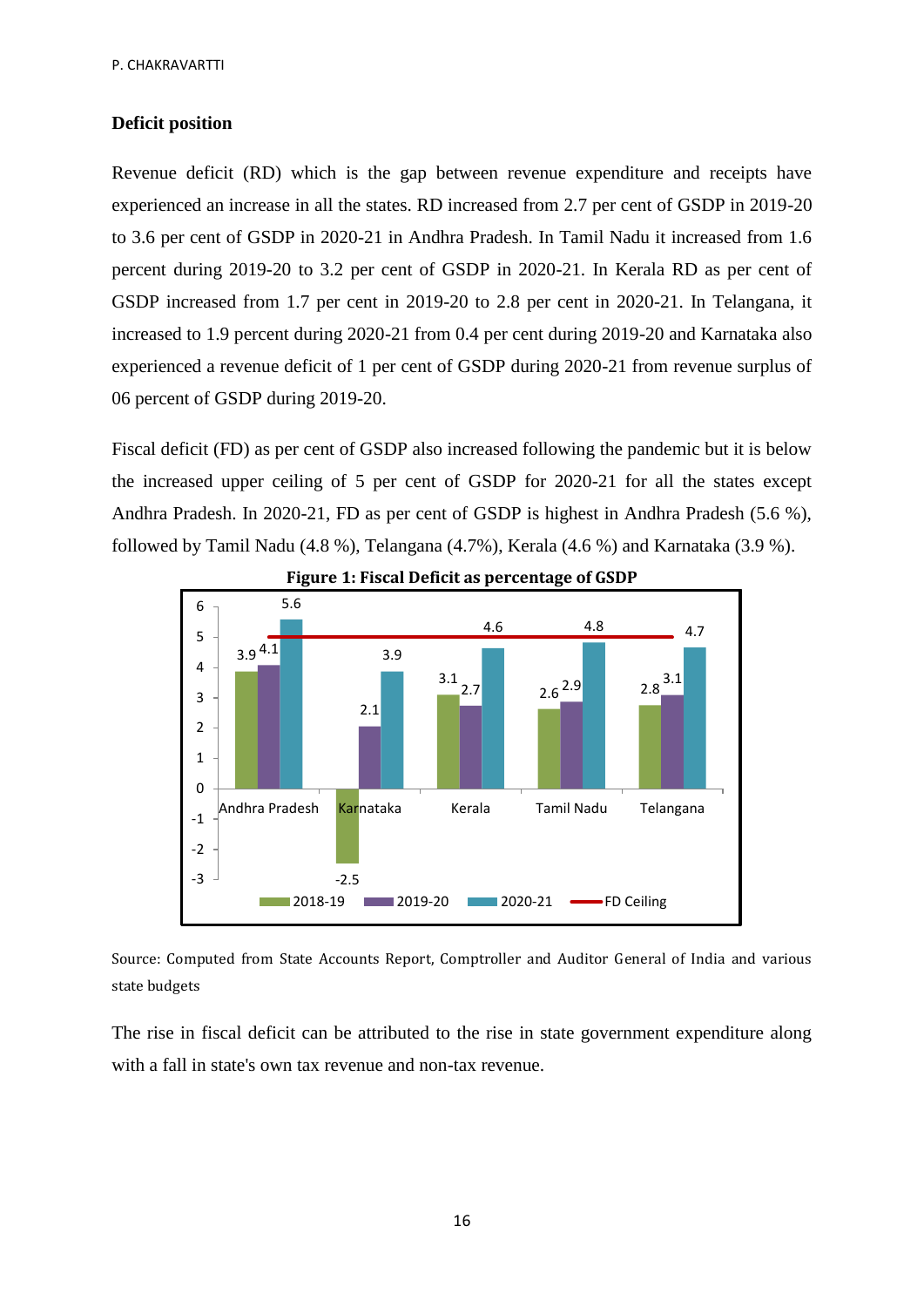#### **State own tax and non-tax revenue**

State own tax revenue (SOTR) which includes SGST, agricultural income tax, land revenue, stamps and registration, state excise, sales tax, vehicle taxes, electricity taxes and duties indicates a declines as per cent of GSDP from 2019-20 onwards for all the states. Similarly, state own non-tax revenue (SONTR) which includes interest, dividends, profits, lotteries, police, forestry and wildlife, etc is also showing a decline as per cent of GSDP since 2019-20 in all the states.

SOTR as per cent of GSDP is highest in Telangana (6.8%) in 2020-21, followed by Andhra Pradesh (5.8%), Karnataka (5.8%), Kerala (5.5%) and Tamil Nadu (5.0%). Kerala (0.78%) has the highest SONTR as per cent of GSDP as per 2020-21 among other southern states.

| <b>SOTR % GSDP</b>  | 2018-19 | 2019-20 | 2020-21 |  |  |
|---------------------|---------|---------|---------|--|--|
| Andhra Pradesh      | 6.74    | 5.93    | 5.82    |  |  |
| Karnataka           | 6.54    | 6.24    | 5.82    |  |  |
| Kerala              | 6.41    | 5.89    | 5.51    |  |  |
| Tamil Nadu          | 6.51    | 5.42    | 5.01    |  |  |
| Telangana           | 7.65    | 7       | 6.81    |  |  |
| <b>SONTR % GSDP</b> |         |         |         |  |  |
| Andhra Pradesh      | 0.5     | 0.34    | 0.34    |  |  |
| Karnataka           | 0.45    | 0.45    | 0.47    |  |  |
| Kerala              | 1.33    | 1.37    | 0.78    |  |  |
| Tamil Nadu          | 0.65    | 0.66    | 0.47    |  |  |
| Telangana           | 1.18    | 0.76    | 0.52    |  |  |

**Table 1.** State own tax and non-tax revenue as percentage to GSDP  $(\%)$ 

Source: Computed from State Accounts Report, Comptroller and Auditor General of India and various state budgets

### **Government expenditure and total revenue**

The pandemic shock have led to an increase in total expenditure of the state government to combat the disease with highest growth of 25 per cent experienced in Kerala, 12.8 per cent growth in Andhra Pradesh, 11.6 per cent growth in Tamil Nadu, 7.4 per cent growth in Telangana and 5.6 per cent growth is observed in Karnataka during 2020-21. The increase in total expenditure of the state government is on account of increase in both revenue and capital expenditure of the state. The data on revenue expenditure (RE), capital expenditure (CE), total expenditure (TE), revenue receipts (RR), share in central taxes (SCT), grants and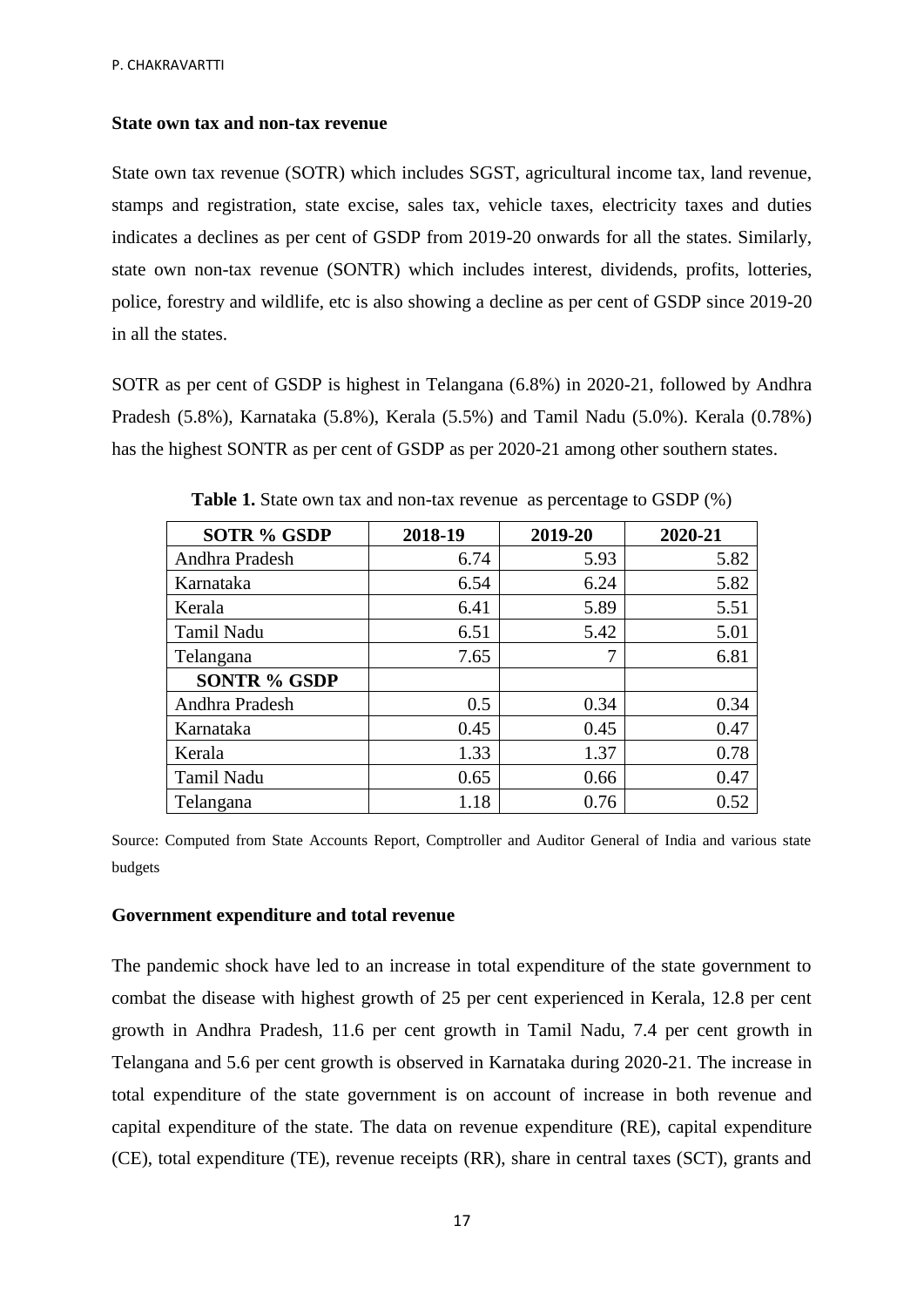non-debt capital receipts (NDCR) as per cent of GSDP is given below in table 2. The absolute numbers are given in table A (Appendix A).

| <b>RE % GSDP</b>    | 2018-19        | 2019-20 | 2020-21 |  |  |
|---------------------|----------------|---------|---------|--|--|
| Andhra Pradesh      | 14.52          | 14.15   | 15.47   |  |  |
| Karnataka           | 10.66          | 10.15   | 10.39   |  |  |
| Kerala              | 13.59          | 11.97   | 14.59   |  |  |
| Tamil Nadu          | 11.73          | 11.01   | 12.09   |  |  |
| Telangana           | 11.04          | 11.06   | 12.12   |  |  |
| CE % GSDP           |                |         |         |  |  |
| Andhra Pradesh      | 2.35           | 1.26    | 1.92    |  |  |
| Karnataka           | 2.42           | 2.3     | 2.75    |  |  |
| Kerala              | 0.9            | 0.94    | 1.54    |  |  |
| Tamil Nadu          | 1.5            | 1.36    | 1.71    |  |  |
| Telangana           | 2.69           | 1.77    | 1.65    |  |  |
| TE % GSDP           |                |         |         |  |  |
| Andhra Pradesh      | 16.87          | 15.42   | 17.4    |  |  |
| Karnataka           | 13.08          | 12.45   | 13.15   |  |  |
| Kerala              | 14.49          | 12.9    | 16.13   |  |  |
| Tamil Nadu          | 13.23          | 12.37   | 13.8    |  |  |
| Telangana           | 13.73          | 12.83   | 13.77   |  |  |
| RR % GSDP           |                |         |         |  |  |
| Andhra Pradesh      | 13.17          | 11.43   | 11.87   |  |  |
| Karnataka           | 11.01          | 10.71   | 9.41    |  |  |
| Kerala              | 11.56          | 10.26   | 11.76   |  |  |
| Tamil Nadu          | 10.44          | 9.42    | 8.89    |  |  |
| Telangana           | 11.92          | 10.62   | 10.21   |  |  |
| <b>SCT %GSDP</b>    |                |         |         |  |  |
| Andhra Pradesh      | 2.76           | 2.08    | 1.75    |  |  |
| Karnataka           | 1.76           | 1.36    | 0.93    |  |  |
| Kerala              | 1.77           | 1.37    | 1       |  |  |
| Tamil Nadu          | 1.88           | 1.43    | 1.28    |  |  |
| Telangana           | 1.6            | 1.19    | 0.92    |  |  |
| <b>Grants %GSDP</b> |                |         |         |  |  |
| Andhra Pradesh      | 2.23           | 2.25    | 3.23    |  |  |
| Karnataka           | 1.71           | 2.12    | 1.81    |  |  |
| Kerala              | 1.42           | 1.1     | 3.78    |  |  |
| Tamil Nadu          | 1.43           | 1.51    | 1.68    |  |  |
| Telangana           | 0.96           | 1.2     | 1.58    |  |  |
| <b>NDCR % GSDP</b>  |                |         |         |  |  |
| Andhra Pradesh      | 0.03           | 0.45    | 0.11    |  |  |
| Karnataka           | $\overline{0}$ | 0.01    | 0.02    |  |  |
| Kerala              | 0.13           | 0.05    | 0.04    |  |  |
| Tamil Nadu          | 0.41           | 0.29    | 0.27    |  |  |
| Telangana           | 0.08           | 0.01    | 0.01    |  |  |

**Table 2.** Government expenditure and revenue as percentage of GSDP of southern states

Source: Computed from State Accounts Report, Comptroller and Auditor General of India and various state budgets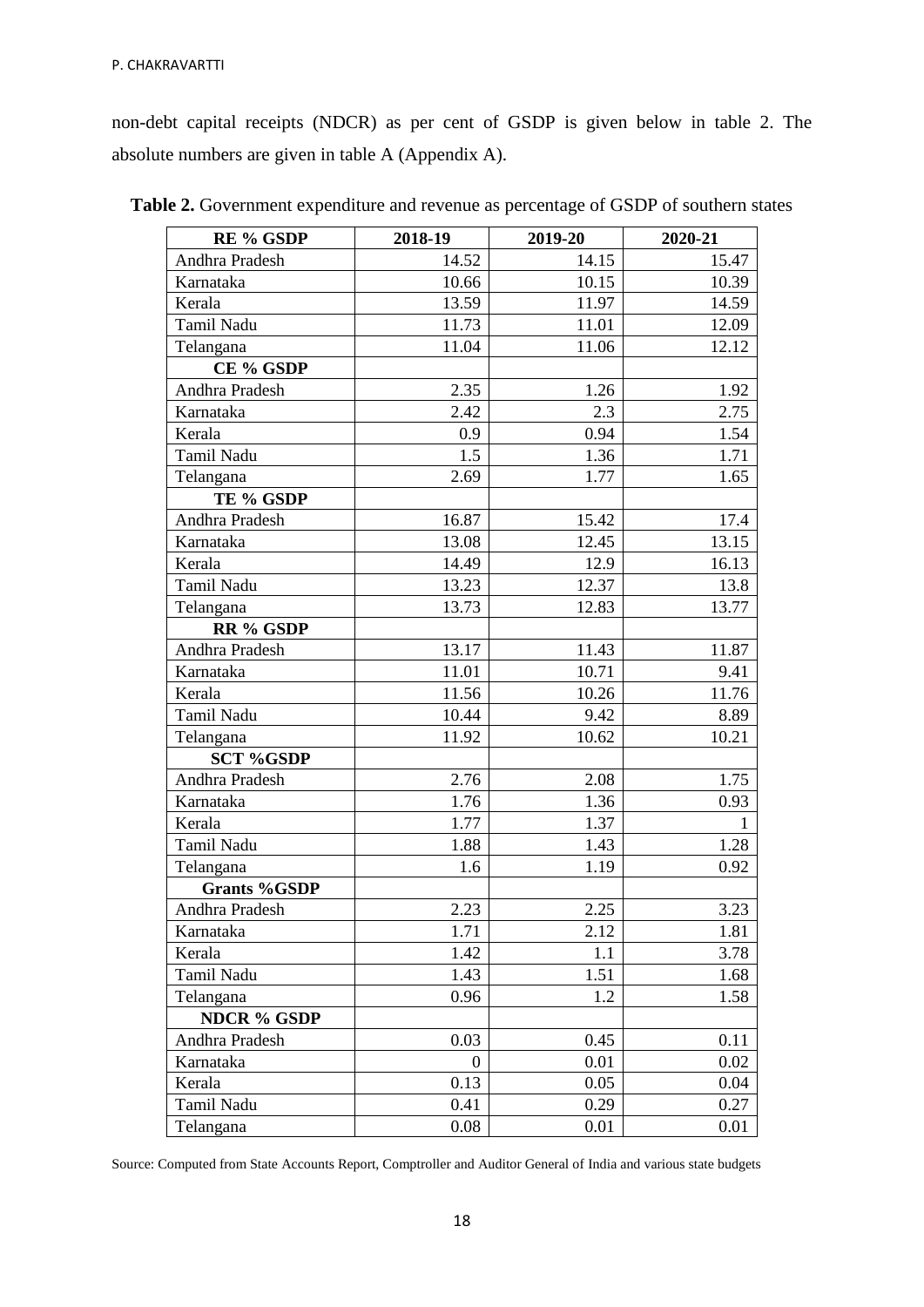TE as percentage to GSDP shows an increase in all the states in 2020-21 viz-a-viz 2019-20 as a result of increase in RE as percentage of GSDP for all the states along with an increase in CE as percentage of GSDP in all states except Telangana (Table2).

| <b>States</b>     | Year    | Expenditure<br>on Interest<br>payment | Expenditure on<br>Salaries/Wages | Expenditure<br>on Pension | Expenditure<br>on Subsidy |
|-------------------|---------|---------------------------------------|----------------------------------|---------------------------|---------------------------|
|                   | 2018-19 | 11.30                                 | 27.40                            | 12.10                     | 1.90                      |
| Andhra<br>Pradesh | 2019-20 | 12.80                                 | 26.30                            | 12.60                     | 4.60                      |
|                   | 2020-21 | 13.10                                 | 26.20                            | 11.40                     | 3.20                      |
|                   | 2018-19 | 8.40                                  |                                  | 9.50                      | 0.00                      |
| Karnataka         | 2019-20 | 9.70                                  |                                  | 9.90                      | 0.00                      |
|                   | 2020-21 | 12.70                                 |                                  | 10.90                     | 0.00                      |
|                   | 2018-19 | 13.50                                 | 30.30                            | 17.70                     | 1.50                      |
| Kerala            | 2019-20 | 15.80                                 | 32.20                            | 18.60                     | 1.30                      |
|                   | 2020-21 | 15.00                                 | 24.00                            | 15.80                     | 5.30                      |
|                   | 2018-19 | 13.50                                 |                                  | 14.30                     |                           |
| Tamil Nadu        | 2019-20 | 13.80                                 |                                  | 13.60                     |                           |
|                   | 2020-21 | 15.50                                 | 21.90                            | 11.50                     | 10.70                     |
| Telangana         | 2018-19 | 12.70                                 | 24.50                            | 10.00                     | 6.60                      |
|                   | 2019-20 | 12.80                                 | 22.70                            | 9.50                      | 6.00                      |
|                   | 2020-21 | 13.50                                 | 20.80                            | 9.70                      | 8.10                      |

**Table 3.** Composition of revenue expenditure (in %)

Source: Computed from State Accounts Report, Comptroller and Auditor General of India

Note: -- data not available

Within the revenue expenditure, the shares of interest payment expenditure have increased in all the states except in Kerala in 2020-21 compared to 2019-20. The share of expenditure on salaries shows a decline in the states of Kerala, Andhra Pradesh and Telangana. The data is not available for other states on expenditure on salaries/wages. The share of pension expenditure in revenue expenditure also shows a decline in all the states except Karnataka and Telangana. The share of subsidy expenditure in total revenue expenditure shows an increase in Kerala (from 1.3% in 2019-20 to 5.3% in 2020-21) and Telangana (from 6% in 2019-20 to 8.1% in 2020-21).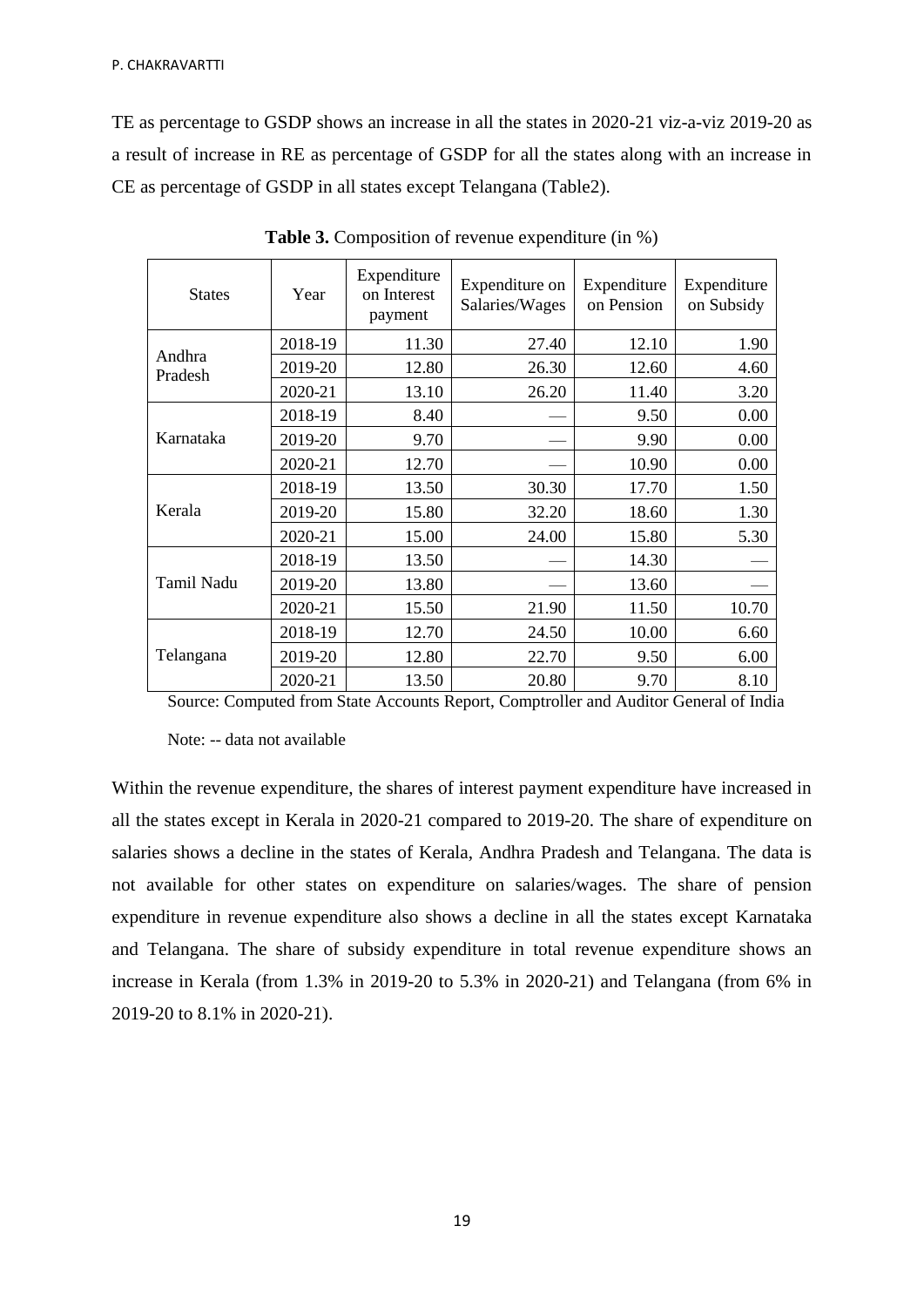| <b>States</b>  | Year    | $\ldots$ second some second or row measure $(m \cdot o)$<br>General sector | Social sector | Economic<br>sector |  |
|----------------|---------|----------------------------------------------------------------------------|---------------|--------------------|--|
|                | 2018-19 | 37.5                                                                       | 45.7          | 27                 |  |
| Andhra Pradesh | 2019-20 | 48.6                                                                       | 46.9          | 20.4               |  |
|                | 2020-21 | 47.8                                                                       | 41.5          | 26.2               |  |
|                | 2018-19 | 27.3                                                                       | 41.5          | 37                 |  |
| Karnataka      | 2019-20 | 29.8                                                                       | 39.2          | 37.8               |  |
|                | 2020-21 | 35.8                                                                       | 34.4          | 39.3               |  |
|                | 2018-19 | 82.3                                                                       | 38            | 16.9               |  |
| Kerala         | 2019-20 | 100.7                                                                      | 34.2          | 15.6               |  |
|                | 2020-21 | 61.5                                                                       | 38.3          | 23.6               |  |
|                | 2018-19 | 50.9                                                                       | 38.5          | 27.8               |  |
| Tamil Nadu     | 2019-20 | 51.5                                                                       | 37.5          | 28.5               |  |
|                | 2020-21 | 46.4                                                                       | 39.8          | 28.5               |  |
|                | 2018-19 | 37.9                                                                       | 38.9          | 33.7               |  |
| Telangana      | 2019-20 | 38.9                                                                       | 38.5          | 33.5               |  |
|                | 2020-21 | 38.3                                                                       | 36.2          | 36.1               |  |

**Table 4:** Sectoral Composition of Total Expenditure (In %)

Source: Computed from State Accounts Report, Comptroller and Auditor General of India

The sectoral composition of total expenditure in table 4 shows that the social sector expenditure as a share of total expenditure increased during the pandemic year in Kerala (from 34.2 % in 2019-20 to 38.3% in 2020-21) and Tamil Nadu (from 37.5% in 2019-20 to 39.8 % in 2020-21). In rest of the southern states, the share of social sector expenditure in total expenditure shows a decline. The share of economic sector expenditure shows an increase in all the states in 2020-21 compared to 2019-20. The share of general sector expenditure only increased in Andhra Pradesh and Karnataka.

The total revenue receipts as percentage of GSDP have also fallen in Karnataka, Tamil Nadu and Telangana as a result of fall in state own tax and non-tax revenue along with fall in share in central taxes in these states percentage to GSDP (Table 2). Grants as percentage to GSDP also decreased in Karnataka during 2020-21 compared to 2019-20. There is a nominal increase in RR as percentage to GSDP in Kerala and Andhra Pradesh due to an increase in grants as percentage of GSDP in these states during 2020-21 compared to 2019-20. However, the SCT as percentage to GSDP shows a decline in these states as well, along with the fall in both state own tax revenue and non-tax revenue (Table 2).

The increase in state government expenditure, given the fall in share in central taxes as percentage of GSDP, fall in state own tax and own non-tax revenue have led to an increase in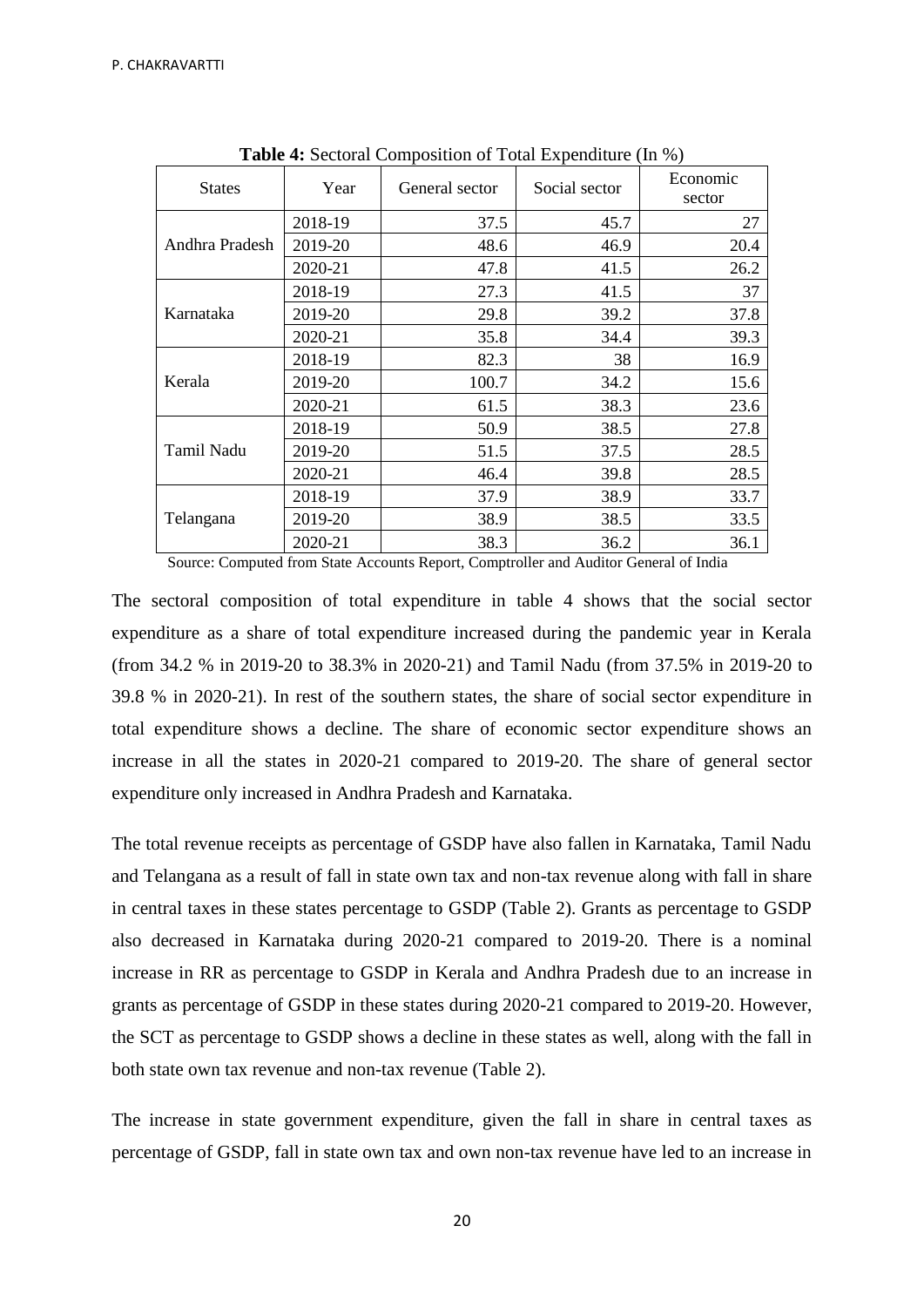fiscal deficit in the state. However, the fiscal deficit is below the upper ceiling of 5 per cent of GSDP in all the states except in Andhra Pradesh.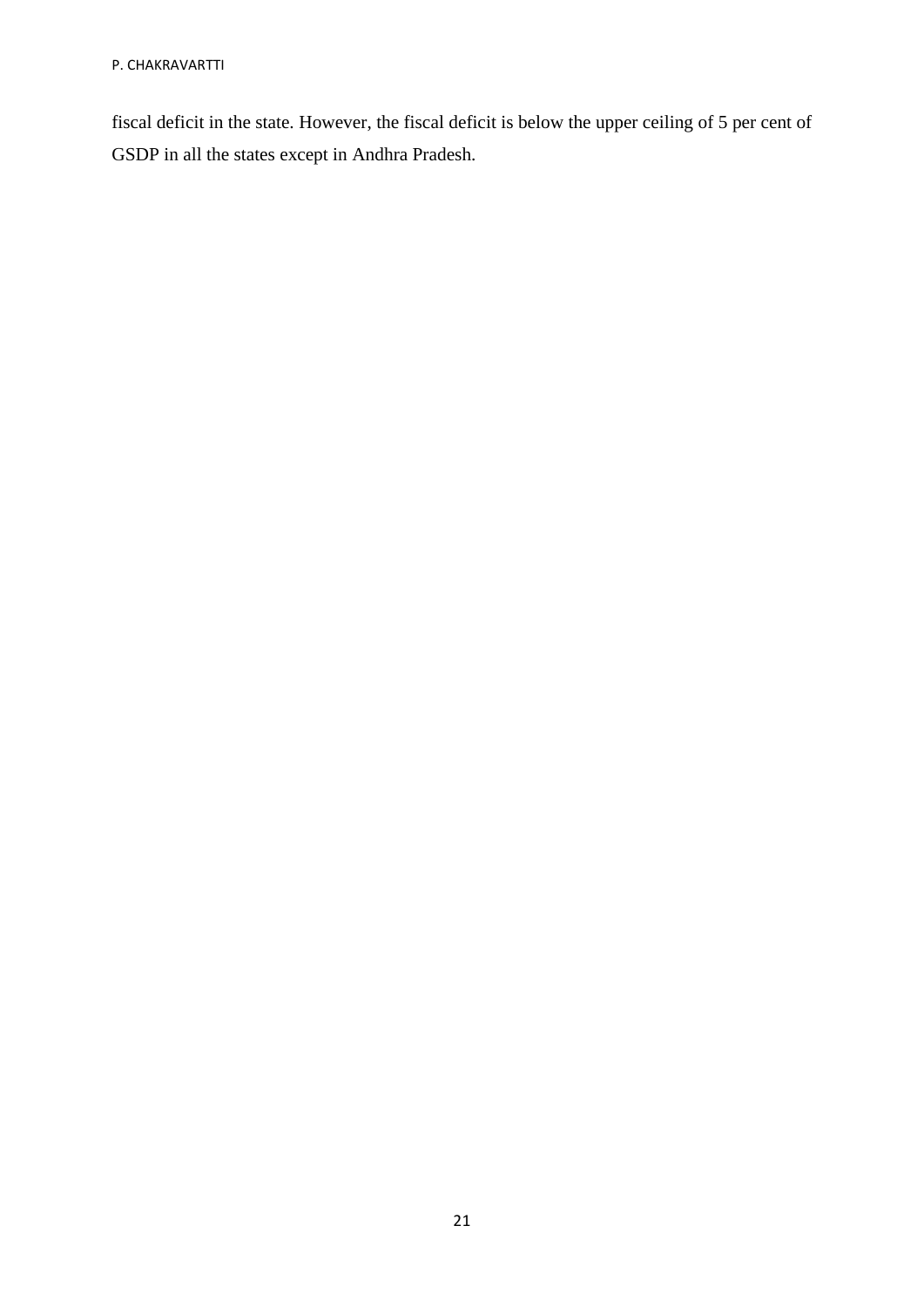|                                         | Andhra Pradesh |                  |          | Karnataka |        |        | Kerala |       |       | Tamil Nadu |        |          | Telangana        |                  |              |
|-----------------------------------------|----------------|------------------|----------|-----------|--------|--------|--------|-------|-------|------------|--------|----------|------------------|------------------|--------------|
|                                         | 2018-          | 2019-            | 2020-    | 2018-     | 2019-  | 2020-  | 2018-  | 2019- | 2020- | 2018-      | 2019-  | $2020 -$ | 2018-            | 2019-            | 2020-        |
| Items                                   | 19             | 20               | 21       | 19        | 20     | 21     | 19     | 20    | 21    | 19         | 20     | 21       | 19               | 20               | 21           |
| Revenue<br>Receipts                     | 114684         | 111034           | 117136   | 164069    | 174511 | 156716 | 91388  | 87697 | 96674 | 170151     | 173898 | 172722   | 101419           | 102544           | 99903        |
| a) Tax<br>Revenue                       | 90836          | 85843            | 81869    | 131929    | 132608 | 118747 | 69683  | 66531 | 59205 | 136172     | 133855 | 131077   | 83233            | 83585            | 79340        |
| i) Goods and<br>Service Tax             | 29349          | 28241            | 26095    | 51522     | 50921  | 43947  | 26089  | 24310 | 22315 | 38533      | 38374  | 37942    | 28786            | 28053            | 25905        |
| ii) Stamps and<br>registration<br>Fees  | 5428           | 5318             | 5603     | 10789     | 11308  | 10576  | 3693   | 3614  | 3490  | 11065      | 10856  | 11675    | 5344             | 6671             | 5243         |
| iii) Land<br>Revenue                    | 57             | 21               | 143      | 144       | 203    | 184    | 203    | 332   | 493   | 178        | 258    | 211      | $\Omega$         | 1                | $\mathbf{1}$ |
| iv) Sales Tax                           | 21914          | 21410            | 17800    | 14004     | 16405  | 16028  | 19226  | 20317 | 18728 | 42696      | 44518  | 43489    | 20291            | 20674            | 20904        |
| v) State Excise<br><b>Duties</b>        | 6220           | 6915             | 11575    | 19944     | 21584  | 23332  | 2521   | 2255  | 2329  | 6863       | 7206   | 7822     | 10638            | 11992            | 14370        |
| vi) State's<br>share of Union<br>Taxes  | 24049          | 20228            | 17237    | 26246     | 22126  | 15437  | 14002  | 11669 | 8207  | 30639      | 26392  | 24925    | 13613            | 11451            | 8977         |
| vii) Other<br>Taxes and<br>duties       | 43818          | 3710             | 3415     | 9280      | 10061  | 9243   | 3949   | 4034  | 3642  | 6197       | 6250   | 5014     | 4561             | 4743             | 3940         |
| b) Non-Tax<br>Revenue                   | 4391           | 3315             | 3395     | 6661      | 7402   | 7894   | 10511  | 11750 | 6420  | 10642      | 12260  | 9068     | 10008            | 7361             | 5092         |
| c) Grant in aid<br>and<br>Contributions | 19457          | 21876            | 31872    | 25480     | 34502  | 30076  | 11194  | 9416  | 31049 | 23337      | 27783  | 32577    | 8178             | 11598            | 15471        |
| Capital<br>Receipts                     | 34029          | 44042            | 56231    | 36669     | 33743  | 64880  | 25530  | 23877 | 38509 | 49595      | 58423  | 99136    | 24136            | 29964            | 45697        |
| a) Recovery of<br>Loans and<br>Advances | 277            | 4355             | 1063     | 17        | 58     | 270    | 961    | 370   | 285   | 6670       | 5384   | 5244     | 666              | 62               | 58           |
| b) Other                                | $\Omega$       | $\boldsymbol{0}$ | $\theta$ | $-6$      | 28     | 45     | 47     | 27    | 34    |            |        | $\Omega$ | $\boldsymbol{0}$ | $\boldsymbol{0}$ | $\mathbf{0}$ |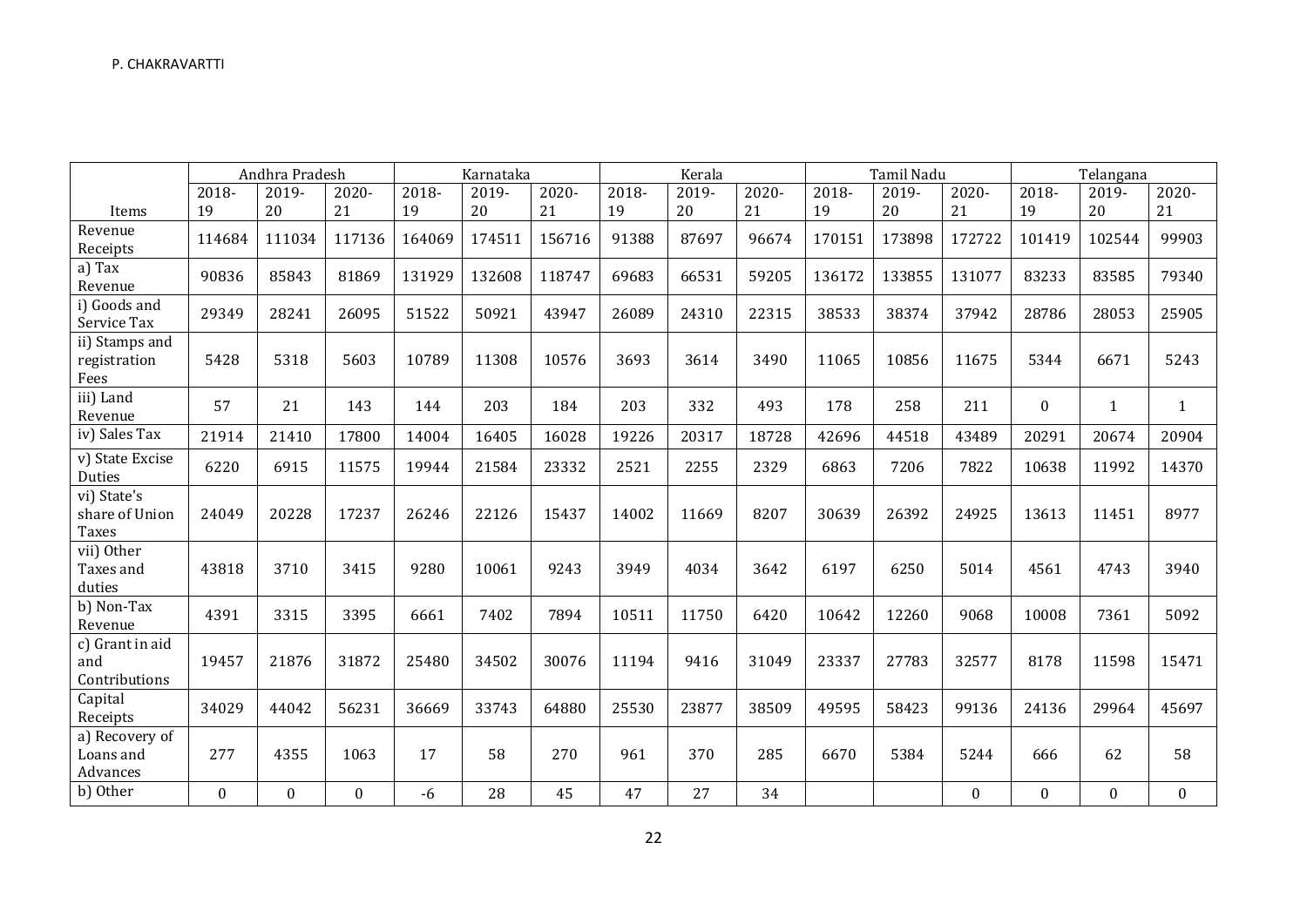| Receipts                                       |          |          |          |        |        |          |          |          |          |          |          |          |          |          |          |
|------------------------------------------------|----------|----------|----------|--------|--------|----------|----------|----------|----------|----------|----------|----------|----------|----------|----------|
| c) Borrowings<br>& Other<br>Liabilities        | 33751    | 39687    | 55168    | 36658  | 33657  | 64565    | 24523    | 23479    | 38190    | 42926    | 53039    | 93893    | 23470    | 29902    | 45639    |
| <b>Total Receipts</b>                          | 148713   | 155076   | 173367   | 200739 | 208254 | 221596   | 116918   | 111574   | 135182   | 219746   | 232321   | 271859   | 125555   | 132509   | 145600   |
| Revenue<br>Expenditure                         | 126410   | 137475   | 152677   | 158841 | 165292 | 173086   | 107379   | 102275   | 119930   | 191265   | 203237   | 234957   | 93895    | 106724   | 118550   |
| Capital<br>Expenditure                         | 20459    | 12245    | 18975    | 36108  | 37529  | 45841    | 7151     | 8007     | 12678    | 24465    | 25062    | 33170    | 22909    | 17085    | 16181    |
| Sector wise<br>Expenditure                     | 146855   | 149717   | 171652   | 189525 | 196396 | 213247   | 105631   | 104219   | 123116   | 215730   | 228298   | 268127   | 116799   | 123801   | 134724   |
| <b>General Sector</b>                          | 40045    | 48974    | 55488    | 40598  | 45098  | 56264    | 47686    | 52286    | 46873    | 67826    | 72513    | 79915    | 32080    | 34676    | 37333    |
| Social Sector                                  | 67124    | 70157    | 71193    | 78740  | 77054  | 73282    | 40141    | 35641    | 47140    | 77448    | 80034    | 100553   | 45399    | 47666    | 48710    |
| Economic<br>Sector                             | 39645    | 30570    | 44950    | 70187  | 74244  | 83701    | 17804    | 16292    | 29103    | 55848    | 60766    | 71863    | 39315    | 41460    | 48681    |
| Total<br>Expenditure                           | 146870   | 149720   | 171652   | 194949 | 202821 | 218927   | 114529   | 110282   | 132609   | 215730   | 228298   | 268127   | 116804   | 123809   | 134732   |
| Loans and<br>Advances<br>disbursed             | 1843     | 5356     | 1715     | 5790   | 5433   | 2669     | 2389     | 1291     | 2574     | 4017     | 4022     | 3732     | 8750     | 8700     | 10868    |
| Revenue<br>Surplus/Deficit                     | $-11726$ | $-26441$ | $-35540$ | 5228   | 9219   | $-16369$ | $-15991$ | $-14578$ | $-23256$ | $-21114$ | -29339   | $-62235$ | 7524     | $-4179$  | $-18647$ |
| Fiscal<br>Surplus/Deficit                      | $-33751$ | -39687   | $-55168$ | 36658  | -33657 | $-64565$ | $-24523$ | -23479   | $-38190$ | $-42926$ | -53039   | -93893   | $-23470$ | -29902   | -45639   |
| Primary Deficit<br>$(-)$ / Surplus<br>$^{(+)}$ | $-19448$ | $-22034$ | $-35150$ | 23368  | 17622  | $-42605$ | 9982     | $-7304$  | $-20178$ | 17185    | $-25001$ | -57396   | $-11578$ | $-16260$ | $-29628$ |

Source: State Accounts Report, Comptroller and Auditor General of India